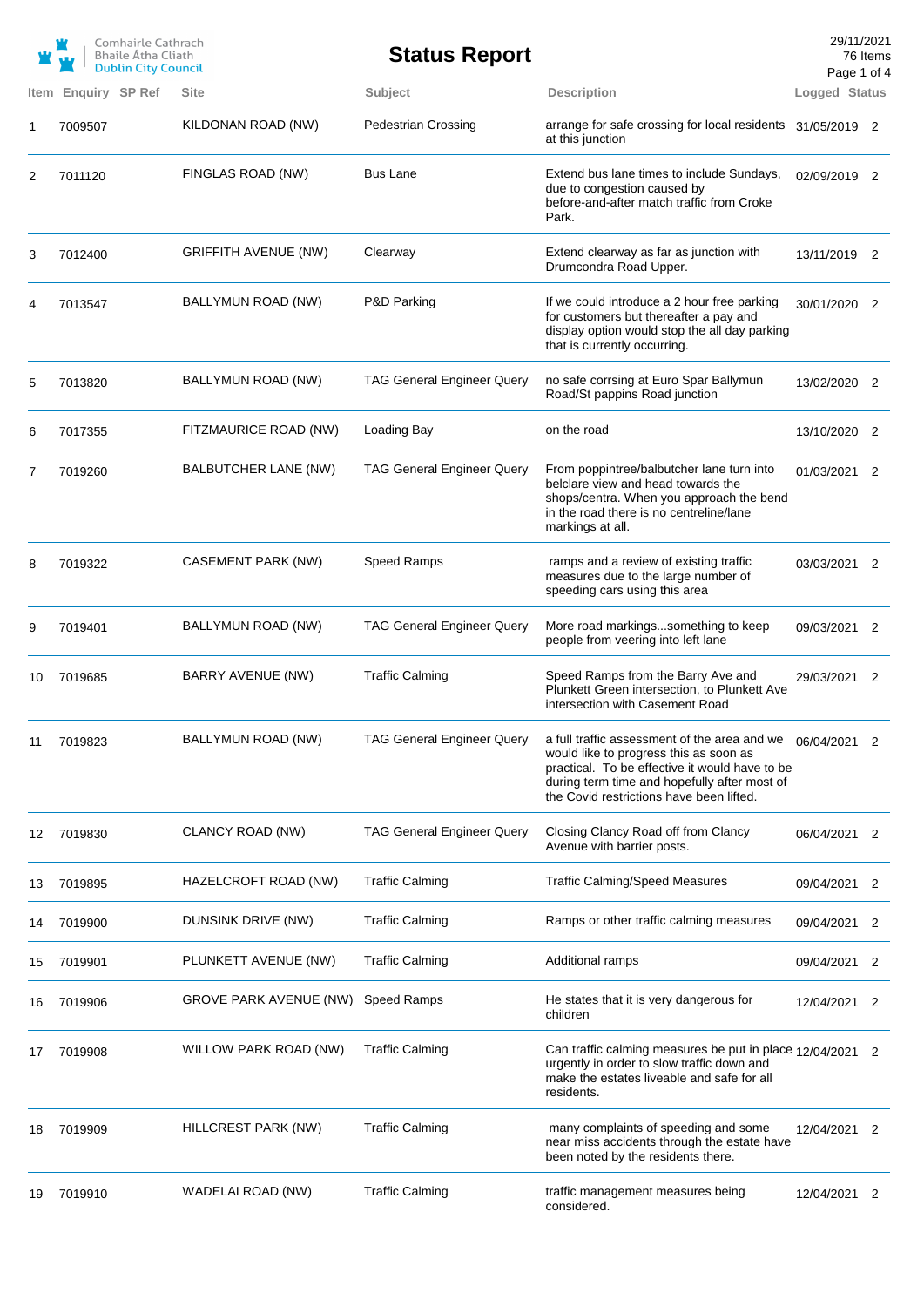|    |                            | Comhairle Cathrach<br><b>Bhaile Atha Cliath</b><br><b>Dublin City Council</b> |                                     | <b>Status Report</b>              |                                                                                                                                                                                                                                                                        | Page 2 of 4   | 29/11/2021<br>76 Items |
|----|----------------------------|-------------------------------------------------------------------------------|-------------------------------------|-----------------------------------|------------------------------------------------------------------------------------------------------------------------------------------------------------------------------------------------------------------------------------------------------------------------|---------------|------------------------|
|    | <b>Item Enguiry SP Ref</b> |                                                                               | <b>Site</b>                         | Subject                           | <b>Description</b>                                                                                                                                                                                                                                                     | Logged Status |                        |
| 20 | 7019911                    |                                                                               | JAMESTOWN ROAD (NW)                 | <b>Traffic Calming</b>            | Lowering of existing Speed Limit and Traffic 12/04/2021 2<br><b>Calming Ramps</b>                                                                                                                                                                                      |               |                        |
| 21 | 7019913                    |                                                                               | DUNSINK DRIVE (NW)                  | <b>TAG General Engineer Query</b> | <b>Marked Car Spaces</b>                                                                                                                                                                                                                                               | 12/04/2021    | 2                      |
| 22 | 7020270                    |                                                                               | BALBUTCHER LANE (NW)                | <b>Pedestrian Crossing</b>        | Either traffic lights and signs                                                                                                                                                                                                                                        | 29/04/2021    | 2                      |
| 23 | 7020279                    |                                                                               | MELLOWES ROAD (NW)                  | <b>Pedestrian Crossing</b>        | Can a pedestrian crossing please be<br>examined for Mellowes Road                                                                                                                                                                                                      | 29/04/2021 2  |                        |
| 24 | 7020335                    |                                                                               | LONGDALE TERRACE (NW)               | Disab Park Bay Residential        | Disabled parking bay for 60 Longdale<br>Terrace.                                                                                                                                                                                                                       | 04/05/2021 2  |                        |
| 25 | 7020758                    |                                                                               | TOLKA VALLEY ROAD (NW)              | Pedestrian Crossing               | A signaled pedestrian crossing                                                                                                                                                                                                                                         | 25/05/2021    | 2                      |
| 26 | 7020889                    |                                                                               | WOODHAZEL CLOSE (NW)                | <b>Traffic Calming</b>            | ramp or traffic signs warning cars to slow<br>down                                                                                                                                                                                                                     | 02/06/2021    | 2                      |
| 27 | 7020955                    |                                                                               | SAINT JOSEPH'S WAY (NW)             | <b>Traffic Calming</b>            |                                                                                                                                                                                                                                                                        | 08/06/2021    | 2                      |
| 28 | 7021089                    |                                                                               | DUNSINK GREEN (NW)                  | Speed Ramps                       | Speeding is taking place on Dunsink Green 15/06/2021<br>can ramps please be examined                                                                                                                                                                                   |               | 2                      |
| 29 | 7021394                    |                                                                               | WILLOW PARK GROVE (NW)              | <b>Speed Ramps</b>                | I believe that even 1 ramp/hump will make a 30/06/2021<br>difference, particularly to protect the junction<br>with Pinewood Drive, and either end of the<br>green on Willow Park Grove.                                                                                |               | 2                      |
| 30 | 7021999                    |                                                                               | CEDARWOOD ROAD (NW)                 | <b>Traffic Calming</b>            | Motorists are taking this blind turn at such a 06/08/2021 2<br>speed, there is genuine concern for<br>residents safety                                                                                                                                                 |               |                        |
| 31 | 7022080                    |                                                                               | DEANSTOWN ROAD (NW)                 | Speed Ramps                       | Ramps/traffic calming                                                                                                                                                                                                                                                  | 11/08/2021    | 2                      |
| 32 | 7022281                    |                                                                               | <b>GLASANAON ROAD (NW)</b>          | <b>Pedestrian Crossing</b>        | A pedestrian crossing                                                                                                                                                                                                                                                  | 23/08/2021    | 2                      |
| 33 | 7022352                    |                                                                               | <b>WILLOW PARK CRESCENT</b><br>(NW) | <b>Traffic Calming</b>            | Is it possible please to have ramps<br>reinstalled or heightened? We don't want<br>Willow Park Crescent turned into a main<br>road.                                                                                                                                    | 27/08/2021    | 2                      |
| 34 | 7022521                    |                                                                               | MELLOWES PARK (NW)                  | Speed Ramps                       | Can speed ramps please be<br>examined/improved on Mellowes Park                                                                                                                                                                                                        | 08/09/2021 2  |                        |
| 35 | 7022529                    |                                                                               | BALBUTCHER LANE (NW)                | <b>Traffic Calming</b>            | arrange for a speed survey to be taken at<br>and to consider any further measures that<br>might assist in reducing the speed of cars on<br>that road.                                                                                                                  | 09/09/2021    | 2                      |
| 36 | 7022532                    |                                                                               | BALLYGALL PARADE (NW)               | <b>Traffic Calming</b>            | to arrange for a traffic survey to be carried<br>out at in respect of speeding and<br>rat-running, including a review of the spacing<br>of the existing ramps as residents express<br>serious concern regarding high speeds, high<br>volumes and the use of scramblers | 09/09/2021    | 2                      |
| 37 | 7022611                    |                                                                               | <b>WELLMOUNT CRESCENT</b><br>(NW)   | <b>Traffic Calming</b>            | Can ramps be examined for Wellmount<br>Crescent to reduce speeding                                                                                                                                                                                                     | 14/09/2021 2  |                        |
| 38 | 7022674                    |                                                                               | SHANLISS AVENUE (NW)                | <b>Traffic Calming</b>            | No Left turn off Shanliss Ave with ramps<br>No Right turn off shanliss road onto shanliss<br>drive.<br>Both options in conjunction with TWO<br>RAMPS.<br>Close Off one end of road.                                                                                    | 16/09/2021    | 2                      |
| 39 | 7022717                    |                                                                               | CARRIG ROAD (NW)                    | <b>Traffic Calming</b>            | We are requesting ramps for traffic calming 20/09/2021 2                                                                                                                                                                                                               |               |                        |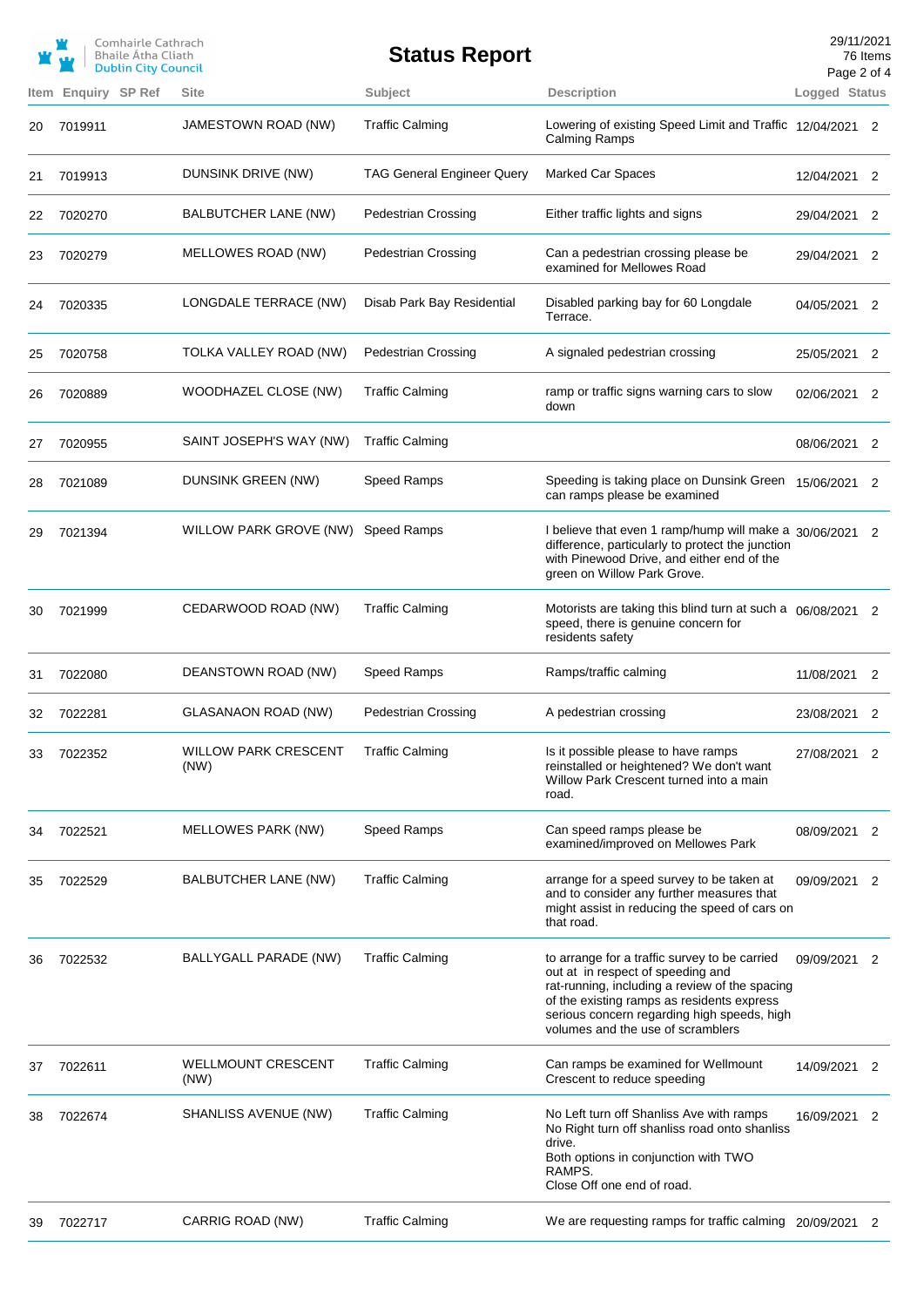|      |                | Comhairle Cathrach<br>Bhaile Átha Cliath<br><b>Dublin City Council</b> |                                                     | <b>Status Report</b>              |                                                                                                                                                                                             | 29/11/2021<br>Page 3 of 4 | 76 Items |
|------|----------------|------------------------------------------------------------------------|-----------------------------------------------------|-----------------------------------|---------------------------------------------------------------------------------------------------------------------------------------------------------------------------------------------|---------------------------|----------|
| Item | Enquiry SP Ref |                                                                        | <b>Site</b>                                         | Subject                           | <b>Description</b>                                                                                                                                                                          | Logged Status             |          |
| 40   | 7022900        |                                                                        | MCKEE AVENUE (NW)                                   | <b>Traffic Calming</b>            | Additional ramps /traffic calming                                                                                                                                                           | 30/09/2021                | 2        |
| 41   | 7022903        |                                                                        | <b>BALLYGALL ROAD WEST</b><br>(NW)                  | <b>Yellow Box</b>                 | Additional signage/yellow box                                                                                                                                                               | 30/09/2021 2              |          |
| 42   | 7022964        |                                                                        | <b>GRIFFITH ROAD (NW)</b>                           | <b>Traffic Calming</b>            | Traffic calming i.e speed ramps or returning 05/10/2021<br>the road to a cul de sac                                                                                                         |                           | 2        |
| 43   | 7023062        |                                                                        | HILLCREST PARK (NW)                                 | <b>Traffic Calming</b>            | Ramps or other traffic calming solutions                                                                                                                                                    | 11/10/2021                | 2        |
| 44   | 7023142        |                                                                        | SHANGAN ROAD (NW)                                   | <b>TAG General Engineer Query</b> | issue of lack of proper footpath and<br>markings opposite the side of the Aspen<br>building in Ballymun where cars are parking<br>and blocking access for those with<br>accessibility needs | 13/10/2021                | 2        |
| 45   | 7023162        |                                                                        | SHANGAN ROAD (NW)                                   | <b>Parking Restrictions</b>       | Yellow boxes and or bollards                                                                                                                                                                | 14/10/2021                | 2        |
| 46   | 7023394        |                                                                        | HILLCREST PARK (NW)                                 | Double Yellow Lines               | cars park on both sides of the road and the<br>residents have great difficulty accessing their<br>driveways                                                                                 | 26/10/2021 2              |          |
| 47   | 7023396        |                                                                        | BALLYMUN ROAD (NW)                                  | P&D/Permit Parking                | Review contradictory parking measures, and 26/10/2021 2<br>install correct road markings, particularly to<br>exclude the 2 driveways at Ballymun Road.                                      |                           |          |
| 48   | 7023652        |                                                                        | HILLCREST PARK (NW)                                 | <b>Traffic Calming</b>            | Because the secondary school opens its<br>gates into the estate it means that cars<br>come in volumes to drop off students and at<br>collection times.                                      | 12/11/2021                | 2        |
| 49   | 7002464        |                                                                        | SAINT HELENA'S ROAD (NW) School Warden Crossing Box |                                   | at the school warden crossing point.                                                                                                                                                        | 18/04/2018                | 4        |
| 50   | 7006892        |                                                                        | WELLMOUNT ROAD (NW)                                 | School Warden Crossing Box        | School warden at this location. Outside No.<br>58 at the lane way. In the centre of the road<br>not to reach the road edge.                                                                 | 16/01/2019                | 4        |
| 51   | 7007528        |                                                                        | BALLYGALL ROAD EAST (NW) Pedestrian Crossing        |                                   | Pedestrian crossing for safety of<br>school-goers.                                                                                                                                          | 20/02/2019 4              |          |
| 52   | 7008132        |                                                                        | FERNDALE AVENUE (NW)                                | One-Way System                    | Request for one way system on School<br>Road, Mother of Divine Grace Primary<br>School, Ballygall, D11                                                                                      | 27/03/2019 4              |          |
| 53   | 7012763        |                                                                        | <b>CAPPAGH AVENUE (NW)</b>                          | <b>TAG General Engineer Query</b> | ramp required beside the steps and a<br>handrail provided at this location.<br>(Refers to CQ3 NWAC 10102019)                                                                                | 04/12/2019 4              |          |
| 54   | 7012767        |                                                                        | BARRY AVENUE (NW)                                   | <b>TAG General Engineer Query</b> | traffic calming or pedestrian facilities<br>required at the shops.                                                                                                                          | 04/12/2019 4              |          |
| 55   | 7017303        |                                                                        | GLASNAMANA ROAD (NW)                                | Children Crossing Sign            | Cul-de-sac signage for this junction.                                                                                                                                                       | 09/10/2020                | 4        |
| 56   | 7017827        |                                                                        | SYCAMORE PARK (NW)                                  | <b>TAG General Engineer Query</b> | Install 30kph roundel at the entrance of<br>Sycamore Park as the speed limit sign is not<br>visible to anyone turning LEFT from<br>Sycamore Road.                                           | 10/11/2020                | 4        |
| 57   | 7018495        |                                                                        | JAMESTOWN ROAD (NW)                                 | Traffic Lights (new)              | Requesting lights instead of a roundabout.                                                                                                                                                  | 04/01/2021                | 4        |
| 58   | 7019329        |                                                                        | KILDONAN ROAD (NW)                                  | Children Crossing Sign            | Children-at-play signage for this section of<br>Kildonan Road.                                                                                                                              | 03/03/2021                | 4        |
| 59   | 7021571        |                                                                        | TOLKA ESTATE (NW)                                   | <b>Traffic Calming</b>            | review the traffic calming arrangements on<br>(details supplied) as you approach the<br>green, .                                                                                            | 09/07/2021                | 4        |